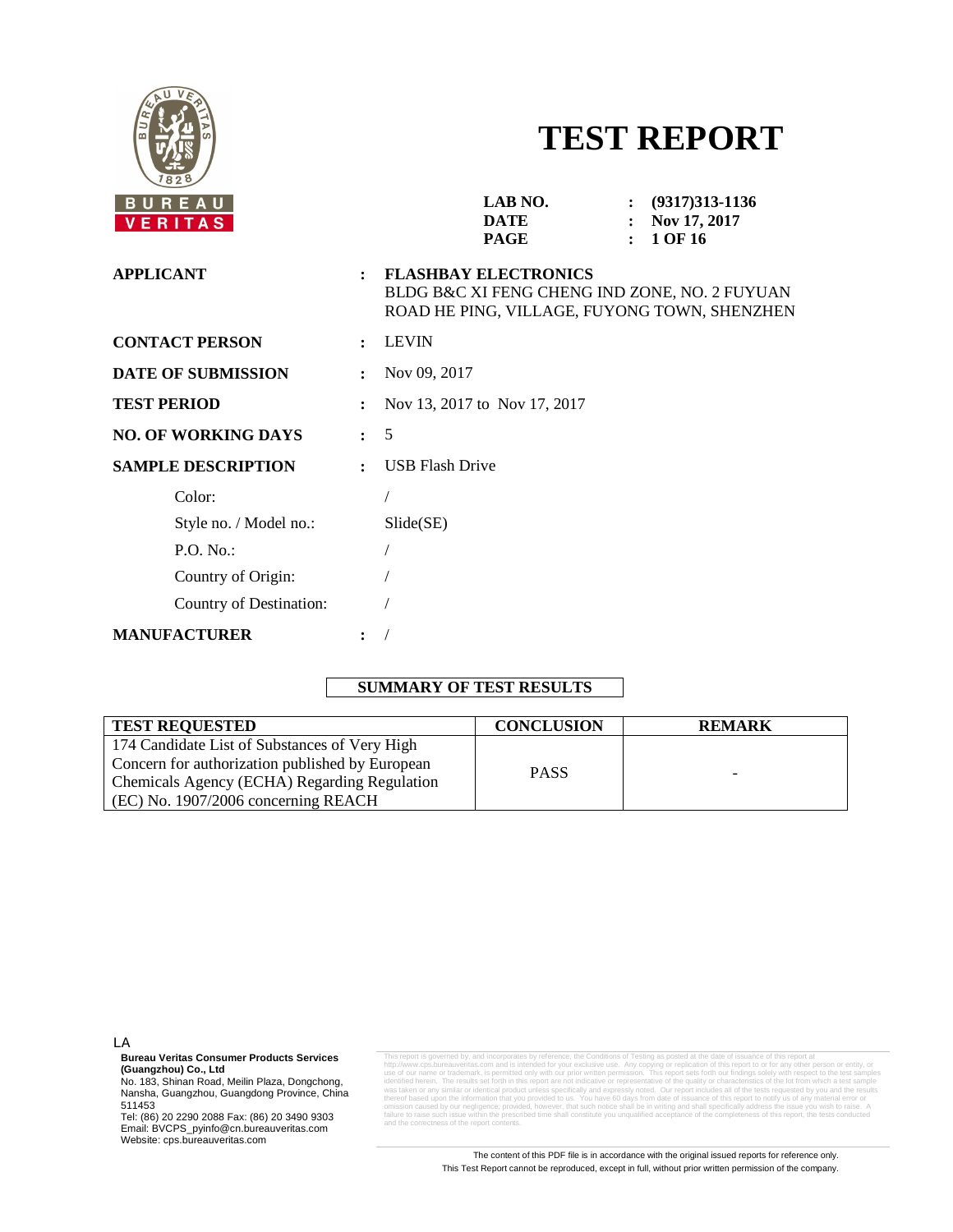

**LAB NO. : (9317)313-1136 DATE : Nov 17, 2017 PAGE : 2 OF 16** 

BUREAU VERITAS CONSUMER PRODUCTS SERVICES (GUANGZHOU) CO., LTD

ma NINA REN SENIOR MANAGER

#### **REMARK**

If there are questions or concerns on this report, please contact the following persons:

| a) | <b>GENERAL TEL:</b>     | (86) 755 83437287 |
|----|-------------------------|-------------------|
|    | FAX:                    | (86) 755 83439100 |
| b) | <b>BUSINESS SZ TEL:</b> | (86) 755 21534695 |
|    | FAX:                    | (86) 755 83439100 |
|    | <b>BUSINESS GZ TEL:</b> | (86) 20 87148525  |
|    | FAX:                    | (86) 20 87148528  |
|    |                         |                   |

 EMAIL: eechemical.sc@cn.bureauveritas.com cps.bureauveritas.cn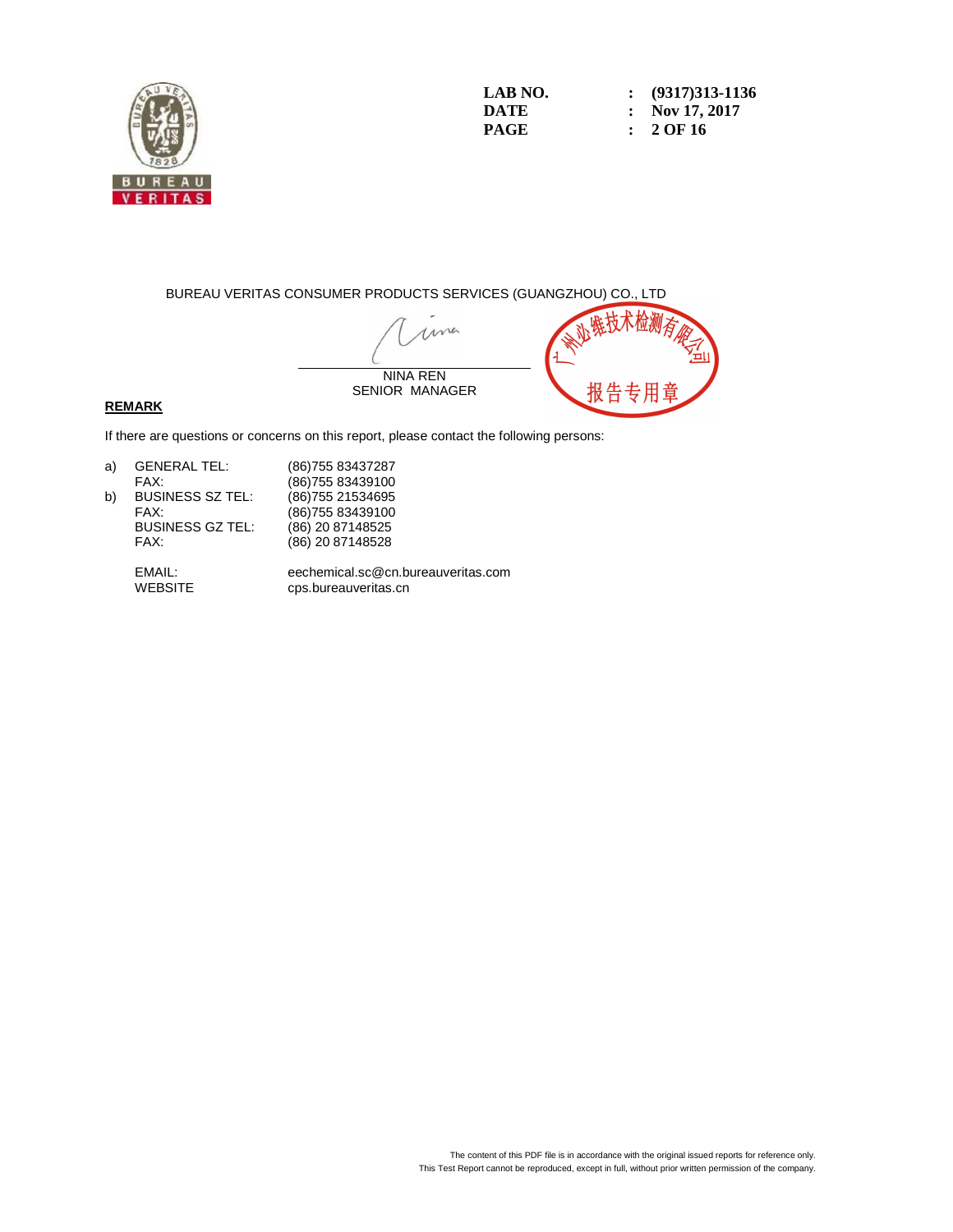

**LAB NO. : (9317)313-1136 DATE : Nov 17, 2017 PAGE : 3 OF 16** 

### **Photo of the Submitted Sample**

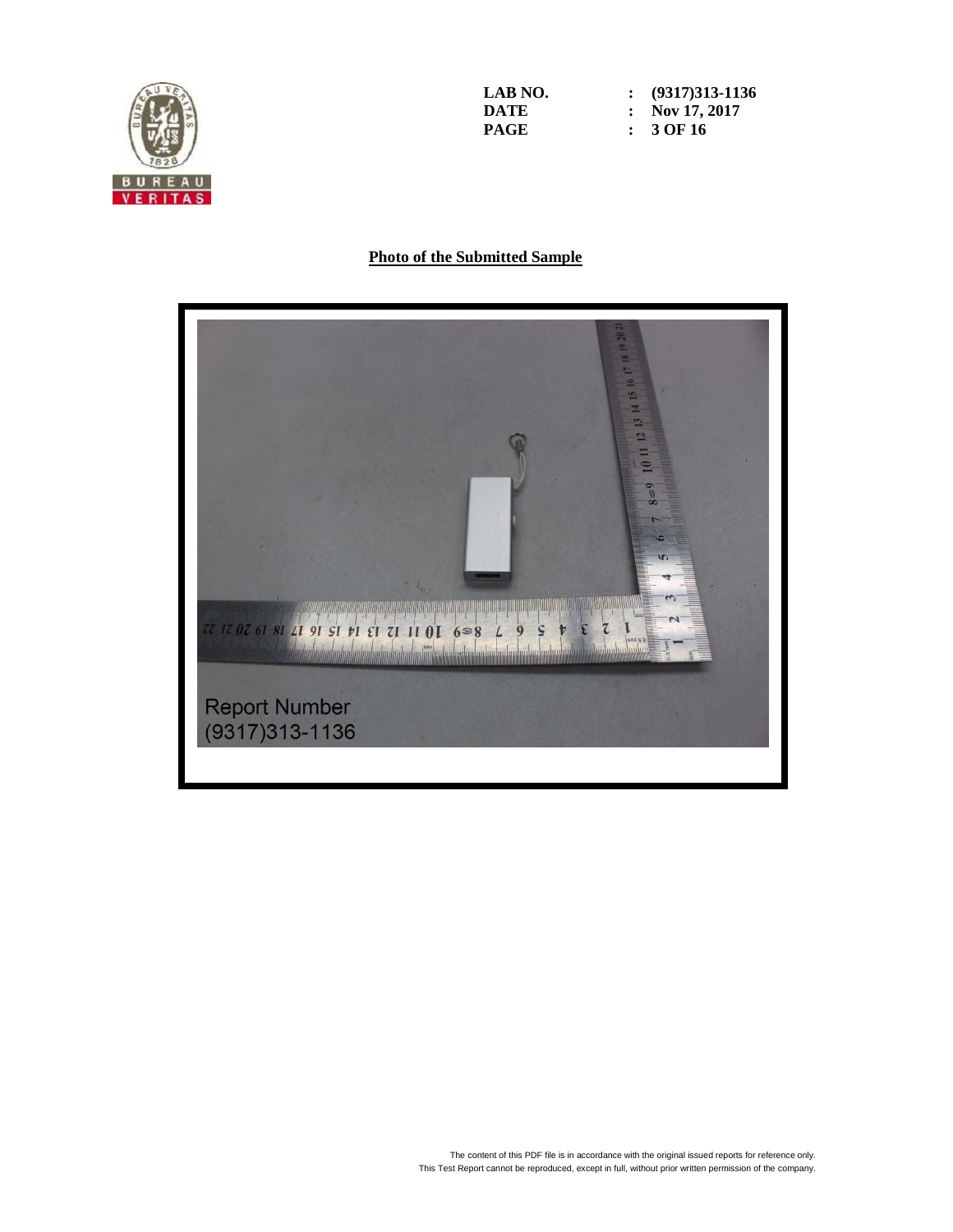

**LAB NO. : (9317)313-1136 DATE : Nov 17, 2017 PAGE : 4 OF 16** 

## **TEST RESULT**

**174 Candidate List of Substances of Very High Concern for authorization published by European Chemicals Agency (ECHA) Regarding Regulation (EC) No. 1907/2006 concerning REACH** 

| <b>Test Method:</b>                       |  | Analysis is based on GC, LC, IC, ICP, with various detection techniques and UV. |       |      |  |  |
|-------------------------------------------|--|---------------------------------------------------------------------------------|-------|------|--|--|
| <b>Test Item(s)</b>                       |  | Total weight $(g)$ :<br><b>Item / Component Description(s)</b>                  |       |      |  |  |
|                                           |  | <b>USB Flash Drive</b><br>14.08                                                 |       |      |  |  |
| <b>Maximum</b><br><b>Allowable Limit:</b> |  | $0.1\%$ (Each of listed)                                                        |       |      |  |  |
|                                           |  | <b>Result</b>                                                                   |       |      |  |  |
| <b>Test Item(s)</b>                       |  | <b>Detected Analyte(s)</b>                                                      | Conc. | Unit |  |  |
|                                           |  | ND                                                                              | ND    | %    |  |  |

Note / Key :

 $ND = Not detected$  ">" = Greater than Conc. = Concentration  $mg/kg =$  milligram(s) per kilogram = ppm = part(s) per million Detection Limit (Mg/Kg) : Please refer appendix.

Remark :

- The list of Candidate List of Substances of Very High Concern for authorization published by European Chemicals Agency (ECHA) Regarding Regulation (EC) No. 1907/2006 concerning REACH and is summarized in table of Appendix.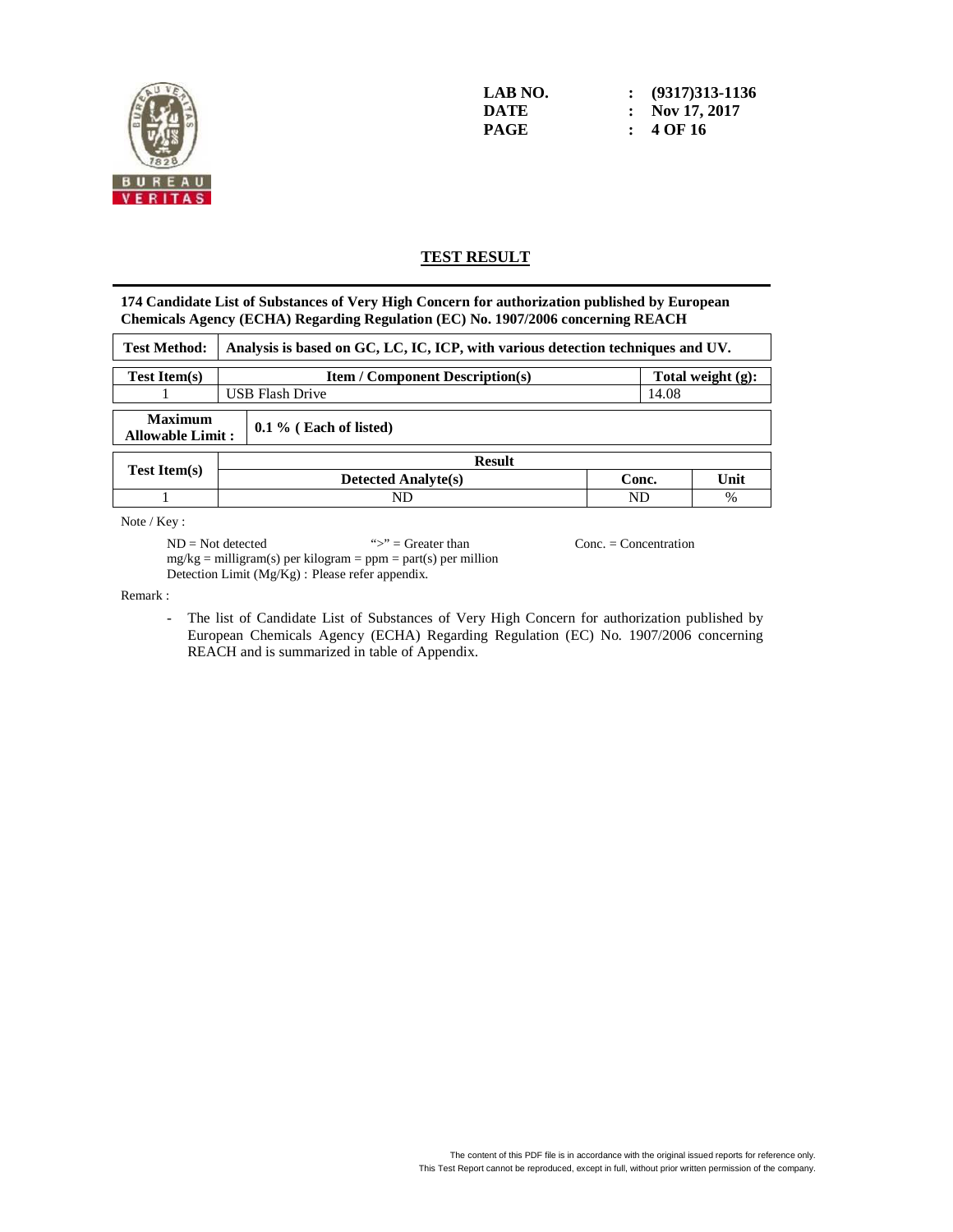

| LAB NO. | $\colon$ (9317)313-1136 |
|---------|-------------------------|
| DATE    | : Nov 17, 2017          |
| PAGE    | $: 5$ OF 16             |

## **Annex**

#### **174 Candidate List of Substances of Very High Concern for authorization published by European Chemicals Agency (ECHA) Regarding Regulation (EC) No. 1907/2006 concerning REACH**

| No.             | Substance name                                                                                                                                    | CAS No.                                                                                        | EC No.                  | <b>Detection</b><br>Limit, % | <b>Basis</b> for<br>identification as a<br><b>SVHC</b> |
|-----------------|---------------------------------------------------------------------------------------------------------------------------------------------------|------------------------------------------------------------------------------------------------|-------------------------|------------------------------|--------------------------------------------------------|
| 1               | Triethyl arsenate*                                                                                                                                | 15606-95-8                                                                                     | 427-700-2               | 0.05                         | Carcinogenic                                           |
| $\overline{2}$  | Anthracene                                                                                                                                        | 120-12-7                                                                                       | $204 - 371 - 1$         | 0.05                         | <b>PBT</b>                                             |
| 3               | 4,4'-Diaminodiphenyl<br>methane (MDA)                                                                                                             | 101-77-9                                                                                       | 202-974-4               | 0.05                         | Carcinogenic                                           |
| 4               | Dibutyl phthalate (DBP)                                                                                                                           | 84-74-2                                                                                        | 201-557-4               | 0.05                         | Toxic for reproduction                                 |
| 5               | Cobalt dichloride*                                                                                                                                | 7646-79-9                                                                                      | 231-589-4               | 0.05                         | Carcinogenic                                           |
| 6               | Diarsenic pentaoxide*                                                                                                                             | 1303-28-2                                                                                      | 215-116-9               | 0.05                         | Carcinogenic                                           |
| $7\phantom{.0}$ | Diarsenic trioxide*                                                                                                                               | 1327-53-3                                                                                      | 215-481-4               | 0.05                         | Carcinogenic                                           |
| 8               | Sodium dichromate*                                                                                                                                | 7789-12-0 <sup>(1)</sup> .<br>$10588 - 01 - 9^{(2)}$                                           | 234-190-3               | 0.05                         | Carcinogenic;<br>Mutagenic;<br>Toxic for reproduction  |
| 9               | 5-tert-butyl-2,4,6-trinitro-<br>m-xylene (musk xylene)                                                                                            | $81 - 15 - 2$                                                                                  | 201-329-4               | 0.05                         | vPvB                                                   |
| 10              | Bis (2-ethylhexyl)<br>phthalate (DEHP)                                                                                                            | 117-81-7                                                                                       | $204 - 211 - 0$         | 0.05                         | Toxic for reproduction                                 |
| 11              | Hexabromo<br>cyclododecane (HBCDD)<br>and all major<br>diastereoisomers<br>identified:<br>$\alpha$ - HBCDD<br>$\beta$ - HBCDD<br>$\gamma$ - HBCDD | $3194 - 55 - 6^{(3)}$ .<br>$25637 - 99 - 4^{(4)}$<br>134237-50-6<br>134237-51-7<br>134237-52-8 | 247-148-4,<br>221-695-9 | 0.05                         | <b>PBT</b>                                             |
| 12              | Alkanes, C10-13, chloro<br>(Short Chain Chlorinated<br>Paraffins) (SCCP)                                                                          | 85535-84-8                                                                                     | 287-476-5               | 0.05                         | PBT, vPvB                                              |
| 13              | Bis(tributyltin) oxide<br>$(TBTO)**$                                                                                                              | 56-35-9                                                                                        | 200-268-0               | 0.05                         | <b>PBT</b>                                             |
| 14              | Lead hydrogen arsenate*                                                                                                                           | 7784-40-9                                                                                      | 232-064-2               | 0.05                         | Carcinogenic;<br>Toxic for reproduction                |
| 15              | Benzyl butyl phthalate<br>(BBP)                                                                                                                   | $85 - 68 - 7$                                                                                  | 201-622-7               | 0.05                         | Toxic for reproduction                                 |
| 16              | 2,4-Dinitrotoluene                                                                                                                                | $121 - 14 - 2$                                                                                 | 204-450-0               | 0.05                         | Carcinogenic                                           |
| 17              | Anthracene oil                                                                                                                                    | 90640-80-5                                                                                     | 292-602-7               | 0.1                          | Carcinogenic, PBT,<br>vPvB                             |
| $18\,$          | Anthracene oil,<br>anthracene paste, distn.<br>Lights                                                                                             | 91995-17-4                                                                                     | 295-278-5               | 0.1                          | Carcinogenic;<br>Mutagenic,<br>PBT, vPvB               |
| 19              | Anthracene oil,<br>anthracene paste,<br>anthracene fraction                                                                                       | 91995-15-2                                                                                     | 295-275-9               | 0.1                          | Carcinogenic;<br>Mutagenic,<br>PBT, vPvB               |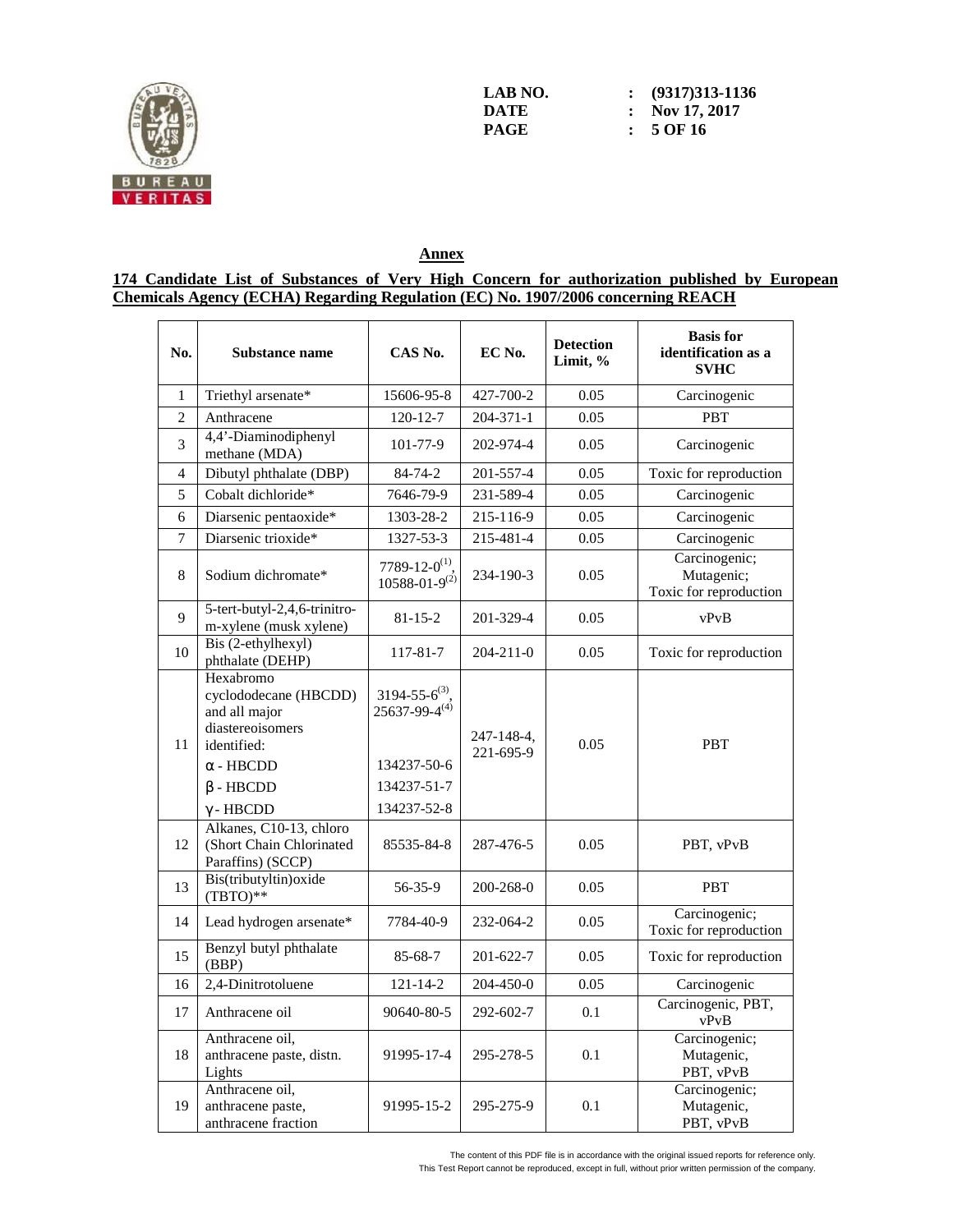

| 20 | Anthracene oil,<br>anthracene-low                                       | 90640-82-7                                                           | 292-604-8               | 0.1  | Carcinogenic;<br>Mutagenic,<br>PBT, vPvB              |
|----|-------------------------------------------------------------------------|----------------------------------------------------------------------|-------------------------|------|-------------------------------------------------------|
| 21 | Anthracene oil,<br>anthracene paste                                     | 90640-81-6                                                           | 292-603-2               | 0.1  | Carcinogenic;<br>Mutagenic,<br>PBT, vPvB              |
| 22 | Diisobutyl phthalate                                                    | $84 - 69 - 5$                                                        | 201-553-2               | 0.05 | Toxic for reproduction                                |
| 23 | Aluminosilicate,<br>Refractory Ceramic<br>Fibres <sup>*a</sup>          | Index no. 650-017-00-8                                               |                         | 0.05 | Carcinogenic                                          |
| 24 | Zirconia Aluminosilicate,<br>Refractory Ceramic<br>Fibres <sup>*b</sup> | Index no. 650-017-00-8                                               |                         | 0.05 | Carcinogenic                                          |
| 25 | Lead chromate*                                                          | 7758-97-6                                                            | 231-846-0               | 0.05 | Carcinogenic;<br>Toxic for reproduction               |
| 26 | Lead chromate molybdate<br>sulfate red (C.I. Pigment<br>Red 104)*       | 12656-85-8                                                           | 235-759-9               | 0.05 | Carcinogenic;<br>Toxic for reproduction               |
| 27 | Lead sulfochromate<br>yellow (C.I. Pigment<br>Yellow 34)*               | 1344-37-2                                                            | 215-693-7               | 0.05 | Carcinogenic;<br>Toxic for reproduction               |
| 28 | Tris(2-chloroethyl)<br>phosphate                                        | 115-96-8                                                             | 204-118-5               | 0.05 | Toxic for reproduction                                |
| 29 | Coal tar pitch, high<br>temperature                                     | 65996-93-2                                                           | 266-028-2               | 0.1  | Carcinogenic, PBT,<br>vPvB                            |
| 30 | Acrylamide                                                              | $79-06-1$                                                            | 201-173-7               | 0.05 | Carcinogenic;<br>Mutagenic                            |
| 31 | Trichloroethylene                                                       | $79-01-6$                                                            | $201 - 167 - 4$         | 0.05 | Carcinogenic                                          |
| 32 | Boric acid*                                                             | 10043-35-3,<br>11113-50-1                                            | 233-139-2/<br>234-343-4 | 0.05 | Toxic for reproduction                                |
| 33 | Disodium tetraborate,<br>anhydrous*                                     | $1330-43-4^{(5)}$<br>$12179 - 04 - 3^{(6)}$<br>$1303 - 96 - 4^{(7)}$ | 215-540-4               | 0.05 | Toxic for reproduction                                |
| 34 | Tetraboron disodium<br>heptaoxide, hydrate*                             | 12267-73-1                                                           | 235-541-3               | 0.05 | Toxic for reproduction                                |
| 35 | Sodium chromate*                                                        | 7775-11-3                                                            | 231-889-5               | 0.05 | Carcinogenic;<br>Mutagenic;<br>Toxic for reproduction |
| 36 | Potassium chromate*                                                     | 7789-00-6                                                            | 232-140-5               | 0.05 | Carcinogenic;<br>Mutagenic                            |
| 37 | Ammonium dichromate*                                                    | 7789-09-5                                                            | 232-143-1               | 0.05 | Carcinogenic;<br>Mutagenic;<br>Toxic for reproduction |
| 38 | Potassium dichromate*                                                   | 7778-50-9                                                            | 231-906-6               | 0.05 | Carcinogenic;<br>Mutagenic;<br>Toxic for reproduction |
| 39 | Cobalt(II) sulphate*                                                    | 10124-43-3                                                           | 233-334-2               | 0.05 | Carcinogenic;<br>Toxic for reproduction               |
| 40 | Cobalt(II) dinitrate*                                                   | 10141-05-6                                                           | 233-402-1               | 0.05 | Carcinogenic;<br>Toxic for reproduction               |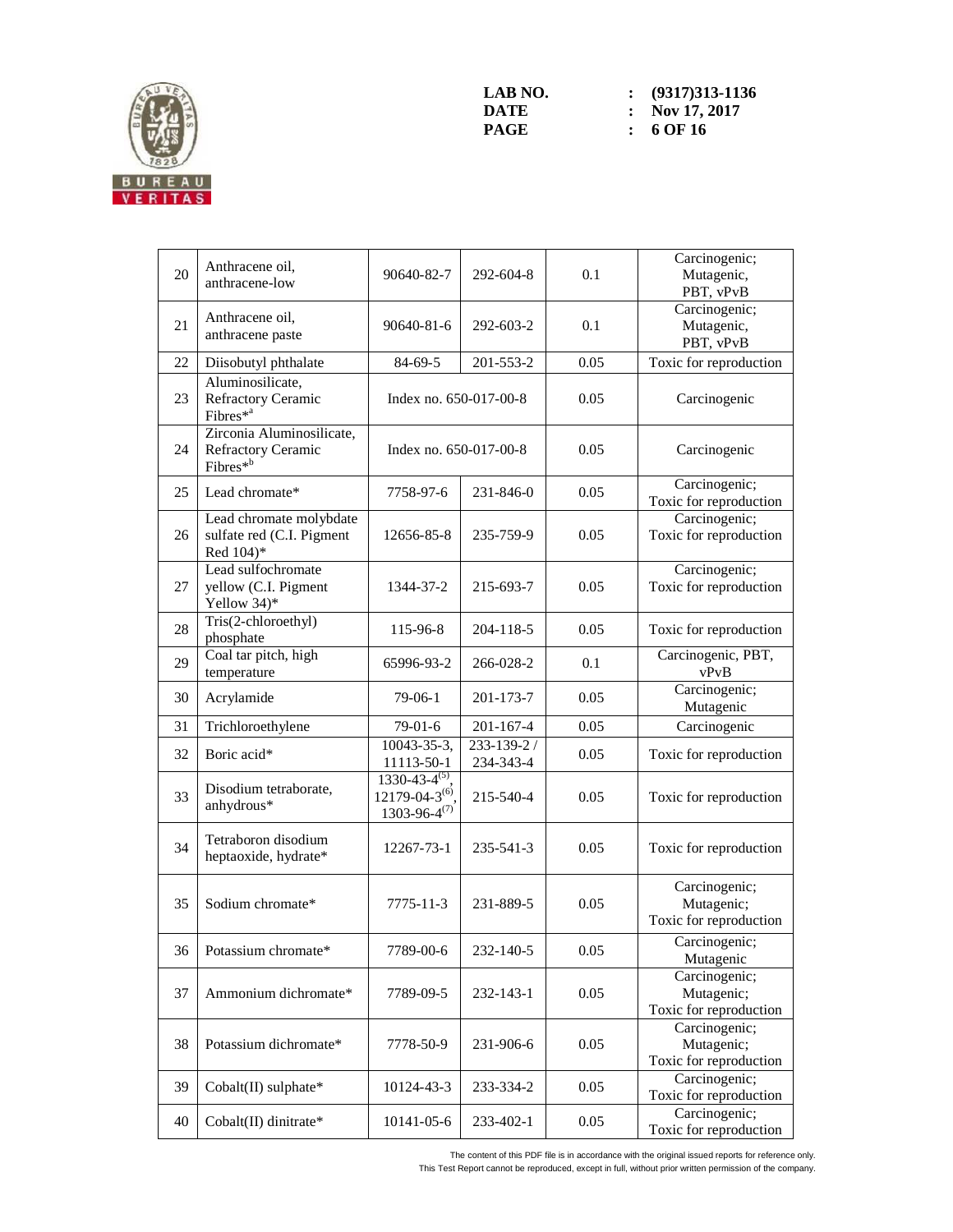

| 41 | Cobalt(II) carbonate*                                                                                                                                    | 513-79-1                    | 208-169-4              | 0.05 | Carcinogenic;<br>Toxic for reproduction |
|----|----------------------------------------------------------------------------------------------------------------------------------------------------------|-----------------------------|------------------------|------|-----------------------------------------|
|    |                                                                                                                                                          |                             |                        |      | Carcinogenic;                           |
| 42 | Cobalt(II) diacetate*                                                                                                                                    | $71 - 48 - 7$               | 200-755-8              | 0.05 | Toxic for reproduction                  |
| 43 | 2-Methoxyethanol                                                                                                                                         | 109-86-4                    | 203-713-7              | 0.05 | Toxic for reproduction                  |
| 44 | 2-Ethoxyethanol                                                                                                                                          | 110-80-5                    | 203-804-1              | 0.05 | Toxic for reproduction                  |
| 45 | Chromium trioxide*                                                                                                                                       | 1333-82-0                   | 215-607-8              | 0.05 | Carcinogenic;<br>Mutagenic              |
| 46 | Acid generated from<br>chromium trioxide and<br>their oligomers:<br>Chromic acid*<br>Dichromic acid*<br>Oligomers of chromic<br>acid and dichromic acid* | 7738-94-5<br>13530-68-2     | 231-801-5<br>236-881-5 | 0.05 | Carcinogenic                            |
| 47 | 2-Ethoxyethyl acetate                                                                                                                                    | $111 - 15 - 9$              | 203-839-2              | 0.05 | Toxic for reproduction                  |
| 48 | Strontium Chromate*                                                                                                                                      | 7789-06-2                   | 232-142-6              | 0.05 | Carcinogenic                            |
| 49 | 1,2-benzenedicarboxylic<br>acid, di-C7-11 branched<br>alkyl ester and linear alkyl<br>ester                                                              | 68515-42-4                  | 271-084-6              | 0.05 | Toxic for reproduction                  |
| 50 | Hydrazine                                                                                                                                                | $302 - 01 - 2$<br>7803-57-8 | 206-114-9              | 0.05 | Carcinogenic                            |
| 51 | 1-Methyl-2-pyrrolidone                                                                                                                                   | 872-50-4                    | 212-828-1              | 0.05 | Toxic for reproduction                  |
| 52 | 1,2,3-trichloropropane                                                                                                                                   | $96 - 18 - 4$               | 202-486-1              | 0.05 | Toxic for reproduction                  |
| 53 | 1,2-benzenedicarboxylic<br>acid, di-C6-8-branched<br>alkyl ester, C7-rich<br>(DIHP)                                                                      | 71888-89-6                  | 276-158-1              | 0.05 | Toxic for reproduction                  |
| 54 | Dichromium<br>tris(chromate)*                                                                                                                            | 24613-89-6                  | 246-356-2              | 0.05 | Carcinogenic                            |
| 55 | Potassium<br>hydroxyoctaoxodizincated<br>i-chromate*                                                                                                     | 11103-86-9                  | 234-329-8              | 0.05 | Carcinogenic                            |
| 56 | Pentazinc chromate<br>octahydroxide*                                                                                                                     | 49663-84-5                  | 256-418-0              | 0.05 | Carcinogenic                            |
| 57 | Formaldehyde, oligomeric<br>reaction products with<br>aniline (technical MDA)                                                                            | 25214-70-4                  | 500-036-1              | 0.05 | Carcinogenic                            |
| 58 | Bis(2-methoxyethyl)<br>phthalate                                                                                                                         | 117-82-8                    | 204-212-6              | 0.05 | Toxic for reproduction                  |
| 59 | 2-Methoxyaniline;<br>o-Anisidine                                                                                                                         | $90 - 04 - 0$               | 201-963-1              | 0.05 | Carcinogenic                            |
| 60 | $4-(1,1,3,3-$<br>tetramethylbutyl)phenol,<br>(4-tert-Octylphenol)                                                                                        | 140-66-9                    | 205-426-2              | 0.05 | Equivalent level of<br>concern          |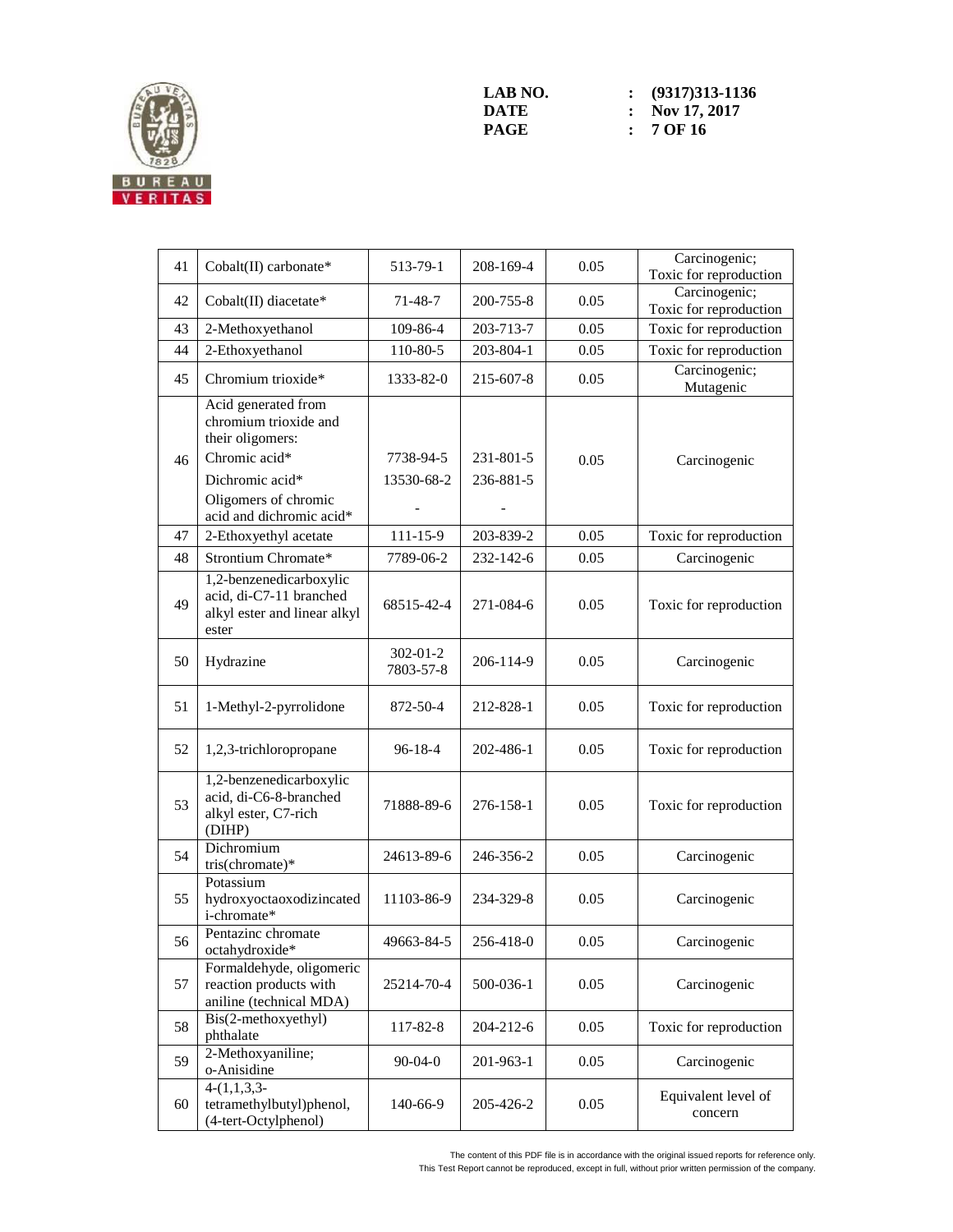

| 61 | 1,2-Dichloroethane                                                                                                         | 107-06-2       | 203-458-1 | 0.05 | Carcinogenic                            |
|----|----------------------------------------------------------------------------------------------------------------------------|----------------|-----------|------|-----------------------------------------|
| 62 | Bis(2-methoxyethyl) ether                                                                                                  | 111-96-6       | 203-924-4 | 0.05 | Toxic for reproduction                  |
| 63 | Arsenic acid*                                                                                                              | 7778-39-4      | 231-901-9 | 0.1  | Carcinogenic                            |
| 64 | Calcium arsenate*                                                                                                          | 7778-44-1      | 231-904-5 | 0.05 | Carcinogenic                            |
| 65 | Trilead diarsenate*                                                                                                        | 3687-31-8      | 222-979-5 | 0.05 | Carcinogenic;<br>Toxic for reproduction |
| 66 | N,N-dimethylacetamide<br>(DMAC)                                                                                            | 127-19-5       | 204-826-4 | 0.05 | Toxic for reproduction                  |
| 67 | $2,2$ '-dichloro-4,4'-<br>methylenedianiline<br>(MOCA)                                                                     | $101 - 14 - 4$ | 202-918-9 | 0.05 | Carcinogenic                            |
| 68 | Phenolphthalein                                                                                                            | $77-09-8$      | 201-004-7 | 0.05 | Carcinogenic                            |
| 69 | Lead azide, Lead diazide*                                                                                                  | 13424-46-9     | 236-542-1 | 0.05 | Toxic for reproduction                  |
| 70 | Lead styphnate*                                                                                                            | 15245-44-0     | 239-290-0 | 0.05 | Toxic for reproduction                  |
| 71 | Lead dipicrate*                                                                                                            | 6477-64-1      | 229-335-2 | 0.05 | Toxic for reproduction                  |
| 72 | $1,2-bis(2-$<br>methoxyethoxy)ethane<br>(TEGDME; triglyme)                                                                 | 112-49-2       | 203-977-3 | 0.05 | Toxic for reproduction                  |
| 73 | 1,2-dimethoxyethane;<br>ethylene glycol dimethyl<br>ether (EGDME)                                                          | 110-71-4       | 203-794-9 | 0.05 | Toxic for reproduction                  |
| 74 | Diboron trioxide*                                                                                                          | 1303-86-2      | 215-125-8 | 0.05 | Toxic for reproduction                  |
| 75 | Formamide                                                                                                                  | $75 - 12 - 7$  | 200-842-0 | 0.05 | Toxic for reproduction                  |
| 76 | Lead(II)<br>bis(methanesulfonate)*                                                                                         | 17570-76-2     | 401-750-5 | 0.05 | Toxic for reproduction                  |
| 77 | TGIC (1,3,5-<br>tris(oxiranylmethyl)-<br>1,3,5-triazine-<br>2,4,6(1H,3H,5H)-trione) <sup>§</sup>                           | 2451-62-9      | 219-514-3 | 0.05 | Mutagenic                               |
| 78 | $\beta$ -TGIC (1,3,5-tris[(2S)<br>and $2R$ )-2,3-<br>epoxypropyl]-1,3,5-<br>triazine-2,4,6-<br>$(1H, 3H, 5H)$ -trione) $§$ | 59653-74-6     | 423-400-0 | 0.05 | Mutagenic                               |
| 79 | 4.4'<br>bis(dimethylamino)benzo<br>phenone<br>(Michler's ketone)                                                           | $90 - 94 - 8$  | 202-027-5 | 0.05 | Carcinogenic                            |
| 80 | N,N,N',N'-tetramethyl-<br>4,4'-methylenedianiline<br>(Michler's base)                                                      | $101 - 61 - 1$ | 202-959-2 | 0.05 | Carcinogenic                            |
| 81 | $[4-[4,4]$ -<br>bis(dimethylamino)<br>benzhydrylidene]cyclohex<br>a-2,5-dien-1-<br>ylidene]dimethylammoniu                 | 548-62-9       | 208-953-6 | 0.05 | Carcinogenic                            |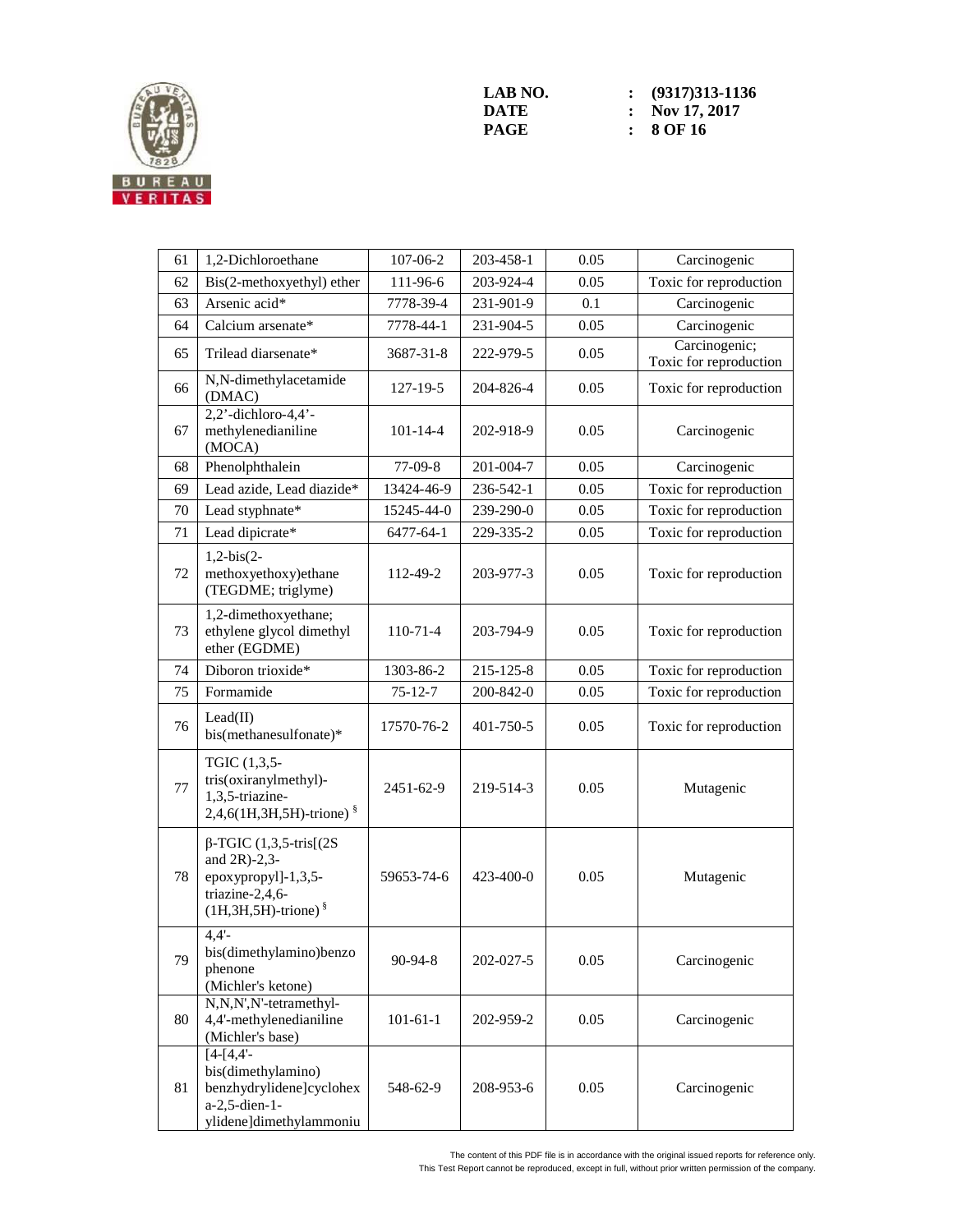

|    | m chloride<br>(C.I. Basic Violet 3)                                                                                                                                             |                                                         |                                                     |      |                                                                                             |
|----|---------------------------------------------------------------------------------------------------------------------------------------------------------------------------------|---------------------------------------------------------|-----------------------------------------------------|------|---------------------------------------------------------------------------------------------|
| 82 | $[4-[[4-anilino-1-$<br>naphthyl][4-<br>(dimethylamino)<br>phenyl]methylene]cycloh<br>exa-2,5-dien-1-ylidene]<br>dimethylammonium<br>chloride<br>(C.I. Basic Blue 26)            | 2580-56-5                                               | 219-943-6                                           | 0.05 | Carcinogenic                                                                                |
| 83 | $\alpha$ , $\alpha$ -Bis[4-<br>(dimethylamino)phenyl]-4<br>(phenylamino)naphthalen<br>e-1-methanol<br>(C.I. Solvent Blue 4)                                                     | 6786-83-0                                               | 229-851-8                                           | 0.05 | Carcinogenic                                                                                |
| 84 | 4,4'-bis(dimethylamino)-<br>4"-(methylamino)trityl<br>alcohol                                                                                                                   | 561-41-1                                                | 209-218-2                                           | 0.05 | Carcinogenic                                                                                |
| 85 | Bis(pentabromophenyl)<br>ether (DecaBDE)                                                                                                                                        | 1163-19-5                                               | 214-604-9                                           | 0.05 | Persistent,<br>bioaccumulative and<br>toxic; very persistent<br>and very<br>bioaccumulative |
| 86 | N,N-dimethylformamide;<br>dimethyl formamide                                                                                                                                    | $68-12-2$                                               | 200-679-5                                           | 0.05 | Toxic for reproduction                                                                      |
| 87 | Methoxy acetic acid                                                                                                                                                             | 625-45-6                                                | 210-894-6                                           | 0.05 | Toxic for<br>reproduction;<br>equivalent level of<br>concern                                |
| 88 | Dibutyltin dichloride<br>$(DBT)*$                                                                                                                                               | 683-18-1                                                | 211-670-0                                           | 0.05 | Toxic for reproduction                                                                      |
| 89 | 1,2-Diethoxyethane                                                                                                                                                              | $629 - 14 - 1$                                          | 211-076-1                                           | 0.05 | Toxic for reproduction                                                                      |
| 90 | Hexahydro-2-benzofuran-<br>1,3-dione (HHPA), cis-<br>cyclohexane-1,2-<br>dicarboxylic anhydride,<br>trans-cyclohexane-1,2-<br>dicarboxylic anhydride                            | $85-42-7,$<br>13149-00-3,<br>14166-21-3                 | 201-604-9,<br>236-086-3,<br>238-009-9               | 0.05 | Equivalent level of<br>concern                                                              |
| 91 | Hexahydromethylphathalic<br>anhydride,<br>Hexahydro-4-<br>methylphathalic anhydride,<br>Hexahydro-1-<br>methylphathalic anhydride,<br>Hexahydro-3-<br>methylphathalic anhydride | 25550-51-0,<br>19438-60-9,<br>48122-14-1,<br>57110-29-9 | 247-094-1,<br>243-072-0,<br>256-356-4,<br>260-566-1 | 0.05 | Equivalent level of<br>concern                                                              |
| 92 | 4-Nonylphenol, branched<br>and linear - substances with<br>a linear and/or branched<br>alkyl chain with a carbon<br>number of 9 covalently<br>bound in position 4 to            |                                                         |                                                     | 0.05 | Equivalent level of<br>concern                                                              |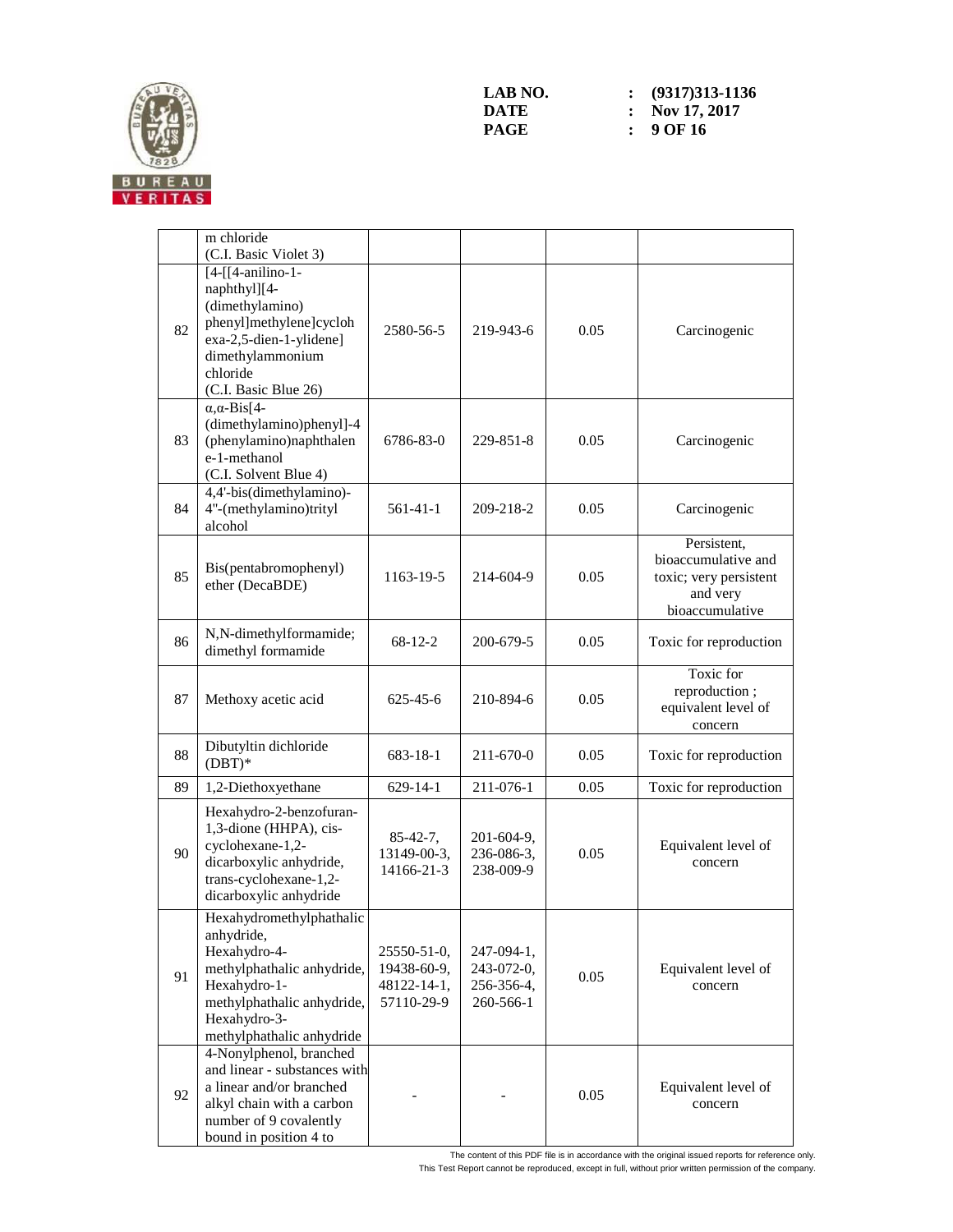

|     | phenol, covering also                                                                                                                             |                |                 |      |                                             |
|-----|---------------------------------------------------------------------------------------------------------------------------------------------------|----------------|-----------------|------|---------------------------------------------|
|     | UVCB- and well-defined<br>substances which include                                                                                                |                |                 |      |                                             |
|     | any of the individual                                                                                                                             |                |                 |      |                                             |
|     | isomers or a combination                                                                                                                          |                |                 |      |                                             |
|     | thereof                                                                                                                                           |                |                 |      |                                             |
| 93  | Heptacosafluorotetradecan<br>oic acid                                                                                                             | 376-06-7       | 206-803-4       | 0.05 | Very persistent and<br>very bioaccumulative |
| 94  | 1,2-Benzenedicarboxylic<br>acid, dipentylester,<br>branched and linear $^{\mathrm{+}}$                                                            | 84777-06-0     | 284-032-2       | 0.05 | Toxic for reproduction                      |
| 95  | Henicosafluoroundecanoic<br>acid                                                                                                                  | 2058-94-8      | 218-165-4       | 0.05 | Very persistent and<br>very bioaccumulative |
| 96  | N-pentyl-isopentylphtalate<br>$(iPnPP)^+$                                                                                                         | 776297-69-9    |                 | 0.05 | Toxic for reproduction                      |
| 97  | Pentacosafluorotridecanoic<br>acid                                                                                                                | 72629-94-8     | 276-745-2       | 0.05 | Very persistent and<br>very bioaccumulative |
| 98  | $4-(1,1,3,3-$<br>tetramethylbutyl)phenol,<br>ethoxylated - covering<br>well-defined substances<br>and UVCB substances,<br>polymers and homologues |                |                 | 0.05 | Equivalent level of<br>concern              |
| 99  | Tricosafluorododecanoic<br>acid                                                                                                                   | $307 - 55 - 1$ | 206-203-2       | 0.05 | Very persistent and<br>very bioaccumulative |
| 100 | Lead<br>bis(tetrafluoroborate)*                                                                                                                   | 13814-96-5     | 237-486-0       | 0.05 | Toxic for reproduction                      |
| 101 | Lead tetroxide (orange<br>lead)*                                                                                                                  | 1314-41-6      | 215-235-6       | 0.05 | Toxic for reproduction                      |
| 102 | Diethyl sulphate                                                                                                                                  | $64 - 67 - 5$  | 200-589-6       | 0.05 | Carcinogenic;<br>Mutagenic                  |
| 103 | Dinoseb                                                                                                                                           | 88-85-7        | 201-861-7       | 0.05 | Toxic for reproduction                      |
| 104 | Lead Titanium Zirconium<br>Oxide*                                                                                                                 | 12626-81-2     | 235-727-4       | 0.05 | Toxic for reproduction                      |
| 105 | Acetic acid, lead salt,<br>basic*                                                                                                                 | 51404-69-4     | 257-175-3       | 0.05 | Toxic for reproduction                      |
| 106 | Furan                                                                                                                                             | 110-00-9       | 203-727-3       | 0.05 | Carcinogenic                                |
| 107 | N-methylacetamide                                                                                                                                 | $79-16-3$      | $201 - 182 - 6$ | 0.05 | Toxic for reproduction                      |
| 108 | o-Toluidine;<br>2-Aminotoluene                                                                                                                    | 95-53-4        | 202-429-0       | 0.05 | Carcinogenic                                |
| 109 | 3-ethyl-2-methyl-2-(3-<br>methylbutyl)-1,3-<br>oxazolidine                                                                                        | 143860-04-2    | 421-150-7       | 0.05 | Toxic for reproduction                      |
| 110 | 4,4'-oxydianiline and its<br>salts                                                                                                                | 101-80-4       | 202-977-0       | 0.05 | Carcinogenic;<br>Mutagenic                  |
| 111 | [Phthalato(2-)]dioxotrilead<br>(Dibasic lead phthalate)*                                                                                          | 69011-06-9     | 273-688-5       | 0.05 | Toxic for reproduction                      |
| 112 | Lead titanium trioxide*                                                                                                                           | 12060-00-3     | 235-038-9       | 0.05 | Toxic for reproduction                      |
| 113 | Lead oxide sulphate*                                                                                                                              | 12036-76-9     | 234-853-7       | 0.05 | Toxic for reproduction                      |
| 114 | Lead dinitrate*                                                                                                                                   | 10099-74-8     | 233-245-9       | 0.05 | Toxic for reproduction                      |
| 115 | 4-Aminoazobenzene;<br>4-Phenylazoaniline                                                                                                          | $60-09-3$      | 200-453-6       | 0.05 | Carcinogenic                                |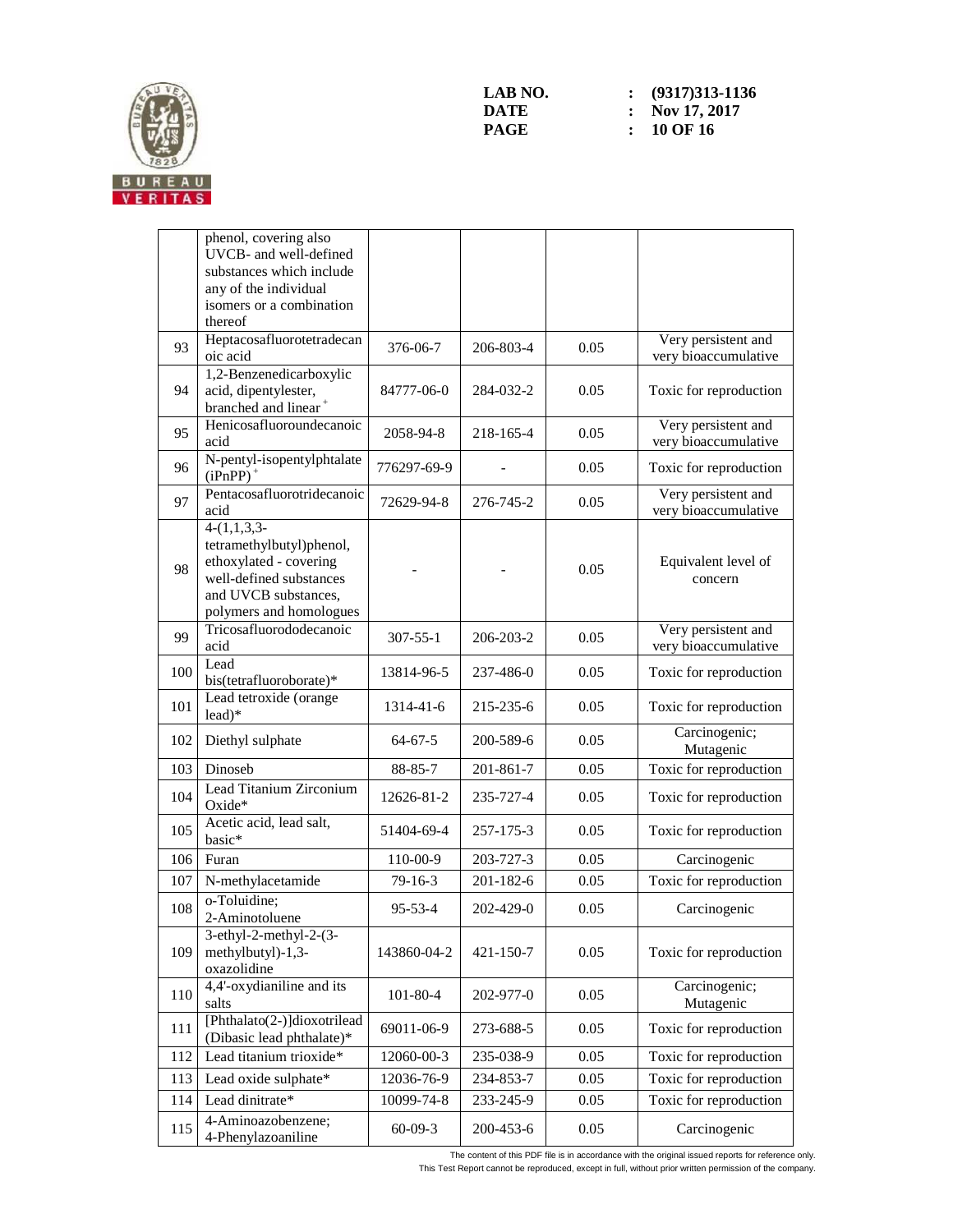

| 116 | Lead cyanamidate*                                                               | 20837-86-9     | 244-073-9 | 0.05 | Toxic for reproduction                          |
|-----|---------------------------------------------------------------------------------|----------------|-----------|------|-------------------------------------------------|
| 117 | Tetralead trioxide<br>sulphate*                                                 | 12202-17-4     | 235-380-9 | 0.05 | Toxic for reproduction                          |
| 118 | 4-methyl-m-<br>phenylenediamine (2,4-<br>toluene-diamine)                       | $95 - 80 - 7$  | 202-453-1 | 0.05 | Carcinogenic                                    |
| 119 | Pyrochlore, antimony lead<br>yellow*                                            | 8012-00-8      | 232-382-1 | 0.05 | Toxic for reproduction                          |
| 120 | Trilead<br>bis(carbonate)dihydroxide<br>(basic lead carbonate)*                 | 1319-46-6      | 215-290-6 | 0.05 | Toxic for reproduction                          |
| 121 | Dimethyl sulphate                                                               | $77 - 78 - 1$  | 201-058-1 | 0.05 | Carcinogenic                                    |
| 122 | Dioxobis(stearato)trilead*                                                      | 12578-12-0     | 235-702-8 | 0.05 | Toxic for reproduction                          |
| 123 | Silicic acid, barium salt,<br>lead-doped*                                       | 68784-75-8     | 272-271-5 | 0.05 | Toxic for reproduction                          |
| 124 | Biphenyl-4-ylamine                                                              | $92 - 67 - 1$  | 202-177-1 | 0.05 | Carcinogenic                                    |
| 125 | Lead oxide (lead<br>monoxide)*                                                  | 1317-36-8      | 215-267-0 | 0.05 | Toxic for reproduction                          |
| 126 | Pentalead tetraoxide<br>sulphate*                                               | 12065-90-6     | 235-067-7 | 0.05 | Toxic for reproduction                          |
| 127 | Propylene oxide;<br>1,2-epoxypropane;<br>methyloxirane                          | 75-56-9        | 200-879-2 | 0.05 | Carcinogenic;<br>Mutagenic                      |
| 128 | Silicic acid, lead salt*                                                        | 11120-22-2     | 234-363-3 | 0.05 | Toxic for reproduction                          |
| 129 | <b>Trilead</b> dioxide<br>phosphonate*                                          | 12141-20-7     | 235-252-2 | 0.05 | Toxic for reproduction                          |
| 130 | o-aminoazotoluene                                                               | $97 - 56 - 3$  | 202-591-2 | 0.05 | Carcinogenic                                    |
| 131 | 1-bromopropane                                                                  | 106-94-5       | 203-445-0 | 0.05 | Toxic for reproduction                          |
| 132 | 6-methoxy-m-toluidine (p-<br>cresidine)                                         | $120 - 71 - 8$ | 204-419-1 | 0.05 | Carcinogenic                                    |
| 133 | 4,4'-methylenedi-o-<br>toluidine                                                | 838-88-0       | 212-658-8 | 0.05 | Carcinogenic                                    |
| 134 | Tetraethyllead*                                                                 | 78-00-2        | 201-075-4 | 0.05 | Toxic for reproduction                          |
| 135 | Sulfurous acid, lead salt,<br>dibasic*                                          | 62229-08-7     | 263-467-1 | 0.05 | Toxic for reproduction                          |
| 136 | Fatty acids, C16-18, lead<br>salts*                                             | 91031-62-8     | 292-966-7 | 0.05 | Toxic for reproduction                          |
| 137 | Diisopentylphthalate <sup>+</sup>                                               | $605 - 50 - 5$ | 210-088-4 | 0.05 | Toxic for reproduction                          |
| 138 | Diazene-1,2-dicarboxamide<br>(C,C'-azodi(formamide))                            | 123-77-3       | 204-650-8 | 0.05 | Equivalent level of<br>concern                  |
| 139 | Cadmium*                                                                        | 7440-43-9      | 231-152-8 | 0.05 | Carcinogenic;<br>Equivalent level of<br>concern |
| 140 | Cadmium oxide*                                                                  | 1306-19-0      | 215-146-2 | 0.05 | Carcinogenic;<br>Equivalent level of<br>concern |
| 141 | Dipentyl phthalate (DPP) <sup>+</sup>                                           | 131-18-0       | 205-017-9 | 0.05 | Toxic for reproduction                          |
| 142 | 4-Nonylphenol, branched<br>and linear, ethoxylated<br>[substances with a linear |                |           | 0.05 | Equivalent level of<br>concern                  |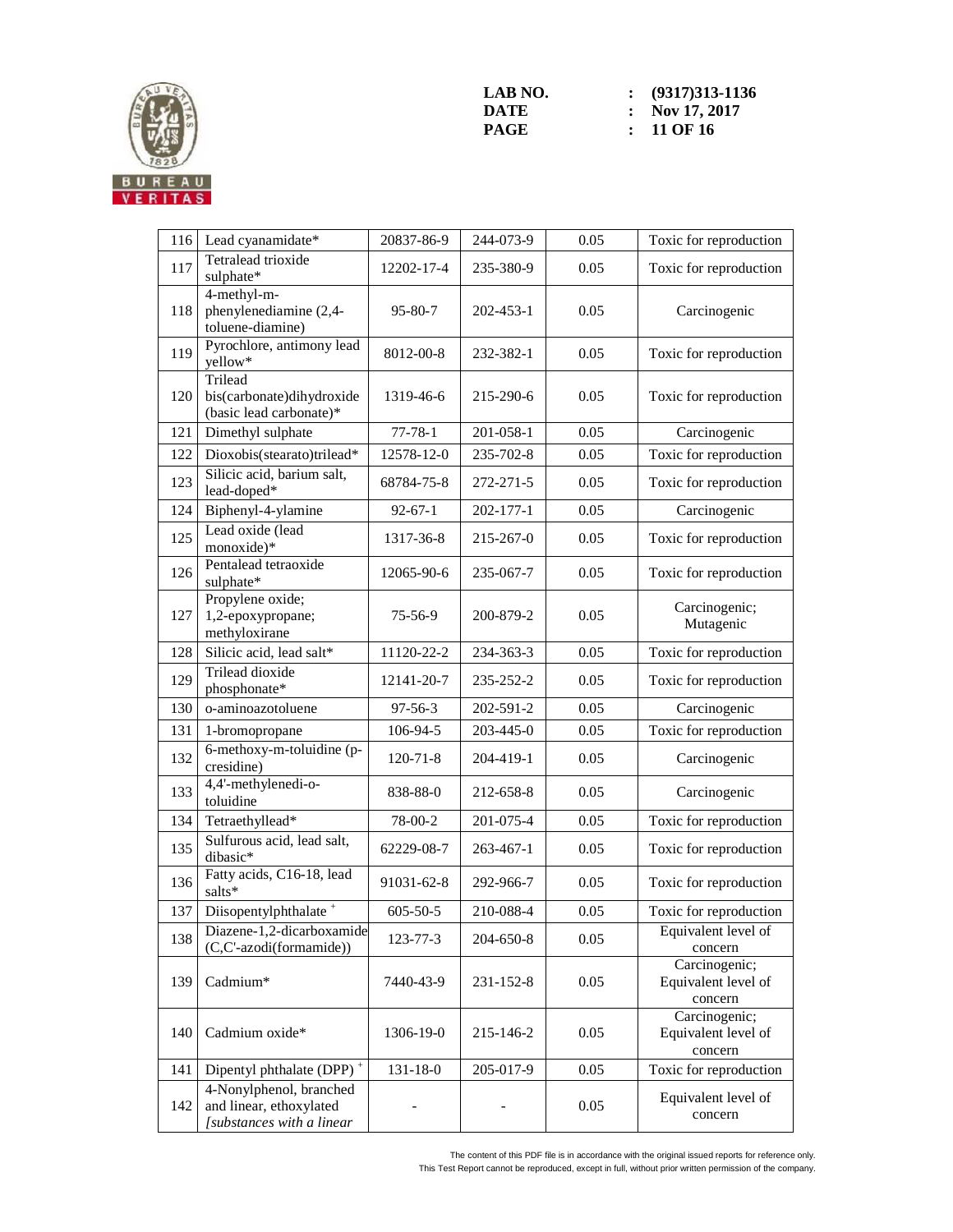

|     | and/or branched alkyl<br>chain with a carbon<br>number of 9 covalently<br>bound in position 4 to<br>phenol, ethoxylated<br>covering UVCB- and well-<br>defined substances,<br>polymers and homologues,<br>which include any of the<br>individual isomers and/or<br>combinations thereof] |                |                         |      |                                                                                                                                                |
|-----|------------------------------------------------------------------------------------------------------------------------------------------------------------------------------------------------------------------------------------------------------------------------------------------|----------------|-------------------------|------|------------------------------------------------------------------------------------------------------------------------------------------------|
| 143 | Ammonium<br>pentadecafluorooctanoate<br>$(APFO)^{\neq}$                                                                                                                                                                                                                                  | 3825-26-1      | 223-320-4               | 0.05 | Toxic for reproduction;<br><b>PBT</b>                                                                                                          |
| 144 | Pentadecafluorooctanoic<br>acid (PFOA) $\neq$                                                                                                                                                                                                                                            | $335 - 67 - 1$ | 206-397-9               | 0.05 | Toxic for reproduction;<br><b>PBT</b>                                                                                                          |
| 145 | Cadmium sulphide                                                                                                                                                                                                                                                                         | 1306-23-6      | 215-147-8               | 0.05 | Carcinogenic;<br>Equivalent level of<br>concern                                                                                                |
| 146 | Dihexyl phthalate                                                                                                                                                                                                                                                                        | $84 - 75 - 3$  | 201-559-5               | 0.05 | Toxic for reproduction                                                                                                                         |
| 147 | Disodium $3,3'$ -[[1,1'-<br>biphenyl]-4,4'-<br>diylbis(azo)]bis(4-<br>aminonaphthalene-1-<br>sulphonate) (C.I. Direct<br>Red 28)                                                                                                                                                         | 573-58-0       | 209-358-4               | 0.05 | Carcinogenic                                                                                                                                   |
| 148 | Disodium 4-amino-3-[[4'-<br>$[(2,4-$<br>diaminophenyl)azo][1,1'-<br>biphenyl]-4-yl]azo] -5-<br>hydroxy-6-<br>(phenylazo)naphthalene-<br>2,7-disulphonate (C.I.<br>Direct Black 38)                                                                                                       | 1937-37-7      | 217-710-3               | 0.05 | Carcinogenic                                                                                                                                   |
| 149 | Imidazolidine-2-thione (2-<br>imidazoline-2-thiol)                                                                                                                                                                                                                                       | $96 - 45 - 7$  | 202-506-9               | 0.05 | Toxic for reproduction                                                                                                                         |
| 150 | Lead di(acetate)                                                                                                                                                                                                                                                                         | 301-04-2       | 206-104-4               | 0.05 | Toxic for reproduction                                                                                                                         |
| 151 | Trixylyl phosphate                                                                                                                                                                                                                                                                       | 25155-23-1     | 246-677-8               | 0.05 | Toxic for reproduction                                                                                                                         |
| 152 | Cadmium chloride*                                                                                                                                                                                                                                                                        | 10108-64-2     | 233-296-7               | 0.05 | Carcinogenic;<br>Mutagenic; Toxic for<br>Reproduction;<br>Equivalent level of<br>concern having probable<br>serious effects to human<br>health |
| 153 | 1,2-Benzenedicarboxylic<br>acid, dihexyl ester,<br>branched and linear++                                                                                                                                                                                                                 | 68515-50-4     | 271-093-5               | 0.05 | Toxic for reproduction                                                                                                                         |
| 154 | Sodium peroxometaborate*                                                                                                                                                                                                                                                                 | 7632-04-4      | 231-556-4               | 0.05 | Toxic for reproduction                                                                                                                         |
| 155 | Sodium perborate; perboric<br>acid, sodium salt*                                                                                                                                                                                                                                         |                | 239-172-9;<br>234-390-0 | 0.05 | Toxic for reproduction                                                                                                                         |
| 156 | Cadmium fluoride *                                                                                                                                                                                                                                                                       | 7790-79-6      | 232-222-0               | 0.05 | Carcinogenic;                                                                                                                                  |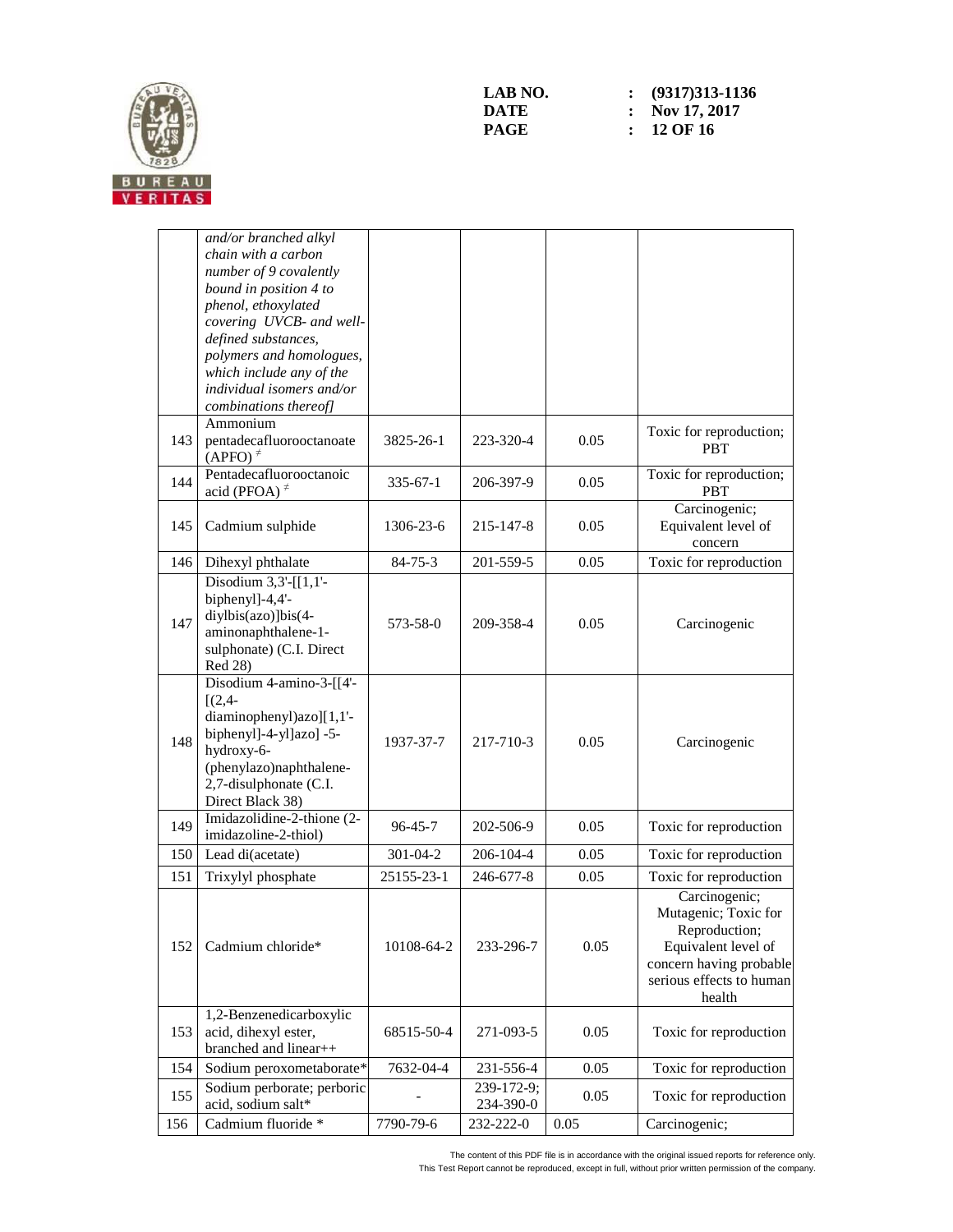

|     |                                                                                                                                                                                                                                                                                                          |                                  |                           |      | Mutagenic; Toxic for<br>Reproduction;<br>Equivalent level of<br>concern having<br>probable serious effects<br>to human health                  |
|-----|----------------------------------------------------------------------------------------------------------------------------------------------------------------------------------------------------------------------------------------------------------------------------------------------------------|----------------------------------|---------------------------|------|------------------------------------------------------------------------------------------------------------------------------------------------|
| 157 | Cadmium sulphate *                                                                                                                                                                                                                                                                                       | $10124 - 36 - 4;$<br>31119-53-6  | 233-331-6                 | 0.05 | Carcinogenic;<br>Mutagenic; Toxic for<br>Reproduction;<br>Equivalent level of<br>concern having<br>probable serious effects<br>to human health |
| 158 | 2-benzotriazol-2-yl-4,6-<br>di-tert-butylphenol (UV-<br><b>320</b> )                                                                                                                                                                                                                                     | 3846-71-7                        | 223-346-6                 | 0.05 | PBT;<br>vPvB                                                                                                                                   |
| 159 | 2-(2H-benzotriazol-2-yl)-<br>4,6-ditertpentylphenol<br>$(UV-328)$                                                                                                                                                                                                                                        | 25973-55-1                       | 247-384-8                 | 0.05 | PBT;<br>vPvB                                                                                                                                   |
| 160 | 2-ethylhexyl 10-ethyl-4,4-<br>dioctyl-7-oxo-8-oxa-3,5-<br>dithia-4-<br>stannatetradecanoate<br>$(DOTE)*$                                                                                                                                                                                                 | 15571-58-1                       | 239-622-4                 | 0.05 | Toxic for<br>Reproduction                                                                                                                      |
| 161 | Reaction mass of 2-<br>ethylhexyl 10-ethyl-4,4-<br>dioctyl-7-oxo-8-oxa-3,5-<br>dithia-4-<br>stannatetradecanoate and<br>2-ethylhexyl 10-ethyl-4-<br>$[[2-(2-ethylhexyl)oxy]-2-$<br>oxoethyl]thio]-4-octyl-7-<br>oxo-8-oxa-3,5-dithia-4-<br>stannatetradecanoate<br>(reaction mass of DOTE<br>and MOTE) * |                                  |                           | 0.05 | Toxic for<br>Reproduction                                                                                                                      |
| 162 | 1,2-benzenedicarboxylic<br>acid, di-C6-10-alkyl<br>esters; $1,2$ -<br>benzenedicarboxylic acid,<br>mixed decyl and hexyl<br>and octyl diesters with $\geq$<br>0.3% of dihexyl phthalate<br>(EC No. 201-559-5)                                                                                            | $68515 - 51 - 5$ ;<br>68648-93-1 | $271-094-0;$<br>272-013-1 | 0.05 | Toxic for reproduction                                                                                                                         |
| 163 | 5-sec-butyl-2-(2,4-<br>dimethylcyclohex-3-en-1-<br>yl)-5-methyl-1,3-dioxane<br>[1], 5-sec-butyl-2- $(4, 6-$<br>dimethylcyclohex-3-en-1-<br>yl)-5-methyl-1,3-dioxane<br>[2] [covering any of the<br>individual isomers of [1]<br>and [2] or any<br>combination thereof]                                   |                                  |                           | 0.05 | Very persistent and<br>very bioaccumulative                                                                                                    |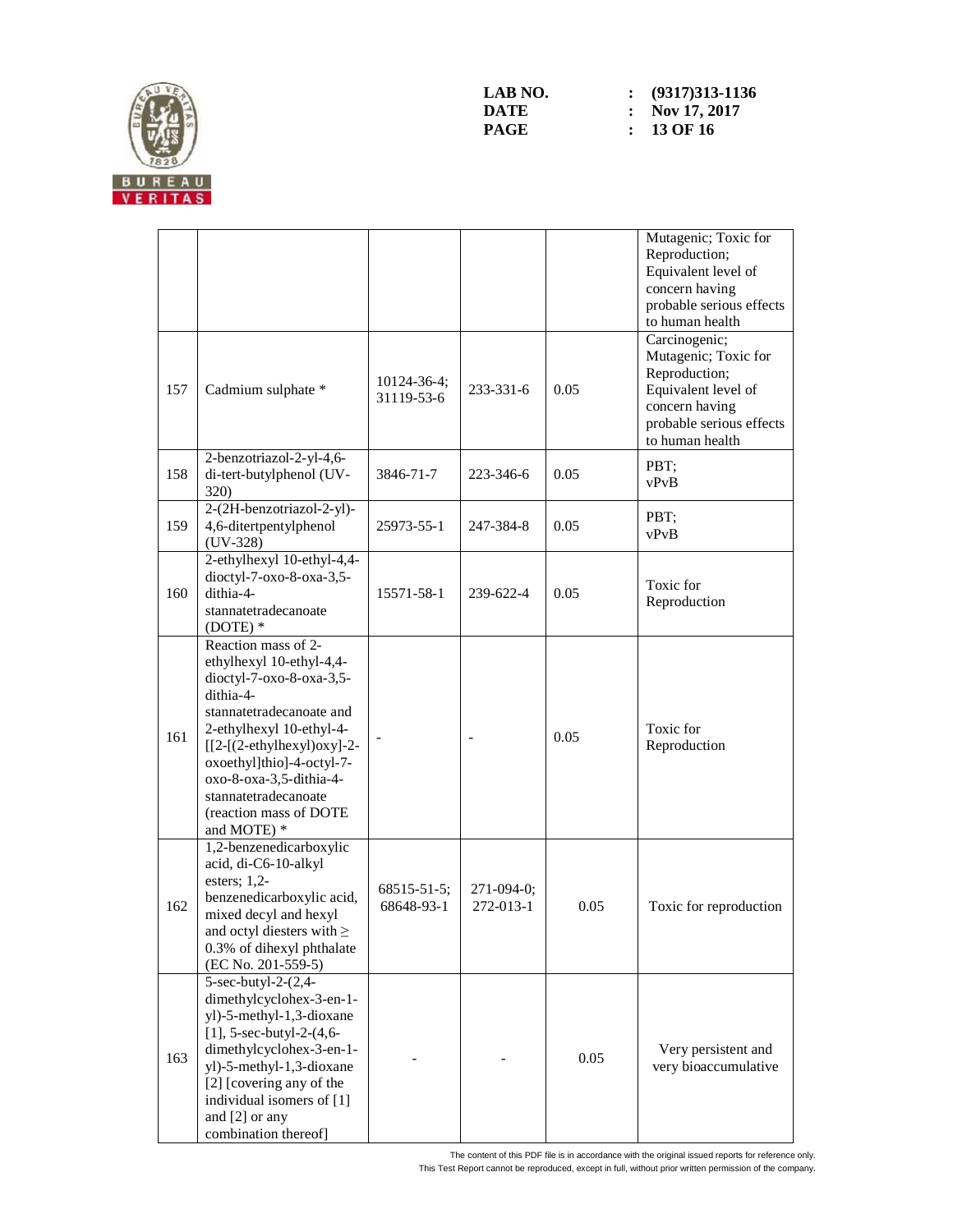

| 164 | 1,3-propanesultone                                                                                                                                                                                                                                                                                                                                 | 1120-71-4                                | 214-317-9               | 0.05 | Carcinogenic                                                                                              |
|-----|----------------------------------------------------------------------------------------------------------------------------------------------------------------------------------------------------------------------------------------------------------------------------------------------------------------------------------------------------|------------------------------------------|-------------------------|------|-----------------------------------------------------------------------------------------------------------|
| 165 | $2,4$ -di-tert-butyl-6- $(5-$<br>chlorobenzotriazol-2-<br>yl)phenol (UV-327)                                                                                                                                                                                                                                                                       | 3864-99-1                                | 223-383-8               | 0.05 | vPvB                                                                                                      |
| 166 | 2-(2H-benzotriazol-2-yl)-<br>4-(tert-butyl)-6-(sec-<br>butyl)phenol (UV-350)                                                                                                                                                                                                                                                                       | 36437-37-3                               | 253-037-1               | 0.05 | vPvB                                                                                                      |
| 167 | Nitrobenzene                                                                                                                                                                                                                                                                                                                                       | 98-95-3                                  | 202-716-0               | 0.05 | Toxic for reproduction                                                                                    |
| 168 | Perfluorononan-1-oic acid<br>acid and its sodium and<br>ammonium salts                                                                                                                                                                                                                                                                             | $375-95-1$ ;<br>21049-39-8;<br>4149-60-4 | 206-801-3               | 0.05 | Toxic for reproduction;<br><b>PBT</b>                                                                     |
| 169 | Benzo[def]chrysene<br>(benzo[a]pyrene)                                                                                                                                                                                                                                                                                                             | 200-028-5                                | $50-32-8$               | 0.05 | Carcinogenic;<br>Mutagenic; Toxic for<br>Reproduction;<br>PBT:<br>vPvB                                    |
| 170 | $4,4'$ -<br>isopropylidenediphenol<br>(bisphenol A; BPA)                                                                                                                                                                                                                                                                                           | $80 - 05 - 7$                            | 201-245-8               | 0.05 | Toxic for reproduction<br>(Article 57 c)                                                                  |
| 171 | 4-Heptylphenol, branched<br>and linear [substances<br>with a linear and/or<br>branched alkyl chain with<br>a carbon number of 7<br>covalently bound<br>predominantly in position<br>4 to phenol, covering also<br>UVCB- and well-defined<br>substances which include<br>any of the individual<br>isomers or a combination<br>thereof<br>$(4-Hpbl)$ |                                          |                         | 0.05 | Equivalent level of<br>concern having<br>probable serious effects<br>to the environment<br>(Article 57 f) |
| 172 | Nonadecafluorodecanoic<br>acid (PFDA) and its<br>sodium and ammonium<br>salts                                                                                                                                                                                                                                                                      | 3830-45-3,<br>335-76-2,<br>3108-42-7     | 206-400-3,<br>221-470-5 | 0.05 | Toxic for reproduction<br>(Article 57 c); PBT<br>(Article 57 d)                                           |
| 173 | $p-(1,1-$<br>dimethylpropyl)phenol<br>(PTAP)                                                                                                                                                                                                                                                                                                       | $80 - 46 - 6$                            | 201-280-9               | 0.05 | Equivalent level of<br>concern having<br>probable serious effects<br>to the environment<br>(Article 57 f) |
| 174 | Perfluorohexane-1-<br>sulphonic acid and its<br>salts (PFHxS)                                                                                                                                                                                                                                                                                      |                                          |                         | 0.05 | vPvB                                                                                                      |

 $^{(1)}$  CAS no. 7789-12-0 refers to sodium dichromate dihydrate

 $^{(2)}$  CAS no. 10588-01-9 refers to anhydrous sodium dichromate

(4) CAS no. 25637-99-4 refers to unspecific HBCDD isomer composition

(5) CAS no. 1330-43-4 refers to disodium tetraborate, anhydrous

(6) CAS no. 12179-04-3 refers to sodium tetraborate, pentahydrate

(7) CAS no. 1303-96-4 refers to sodium tetraborate, decahydrate

 $^{(3)}$  CAS no. 3194-55-6 refers to a specific HBCDD - 1,2,5,6,9,10-hexabromocyclododecane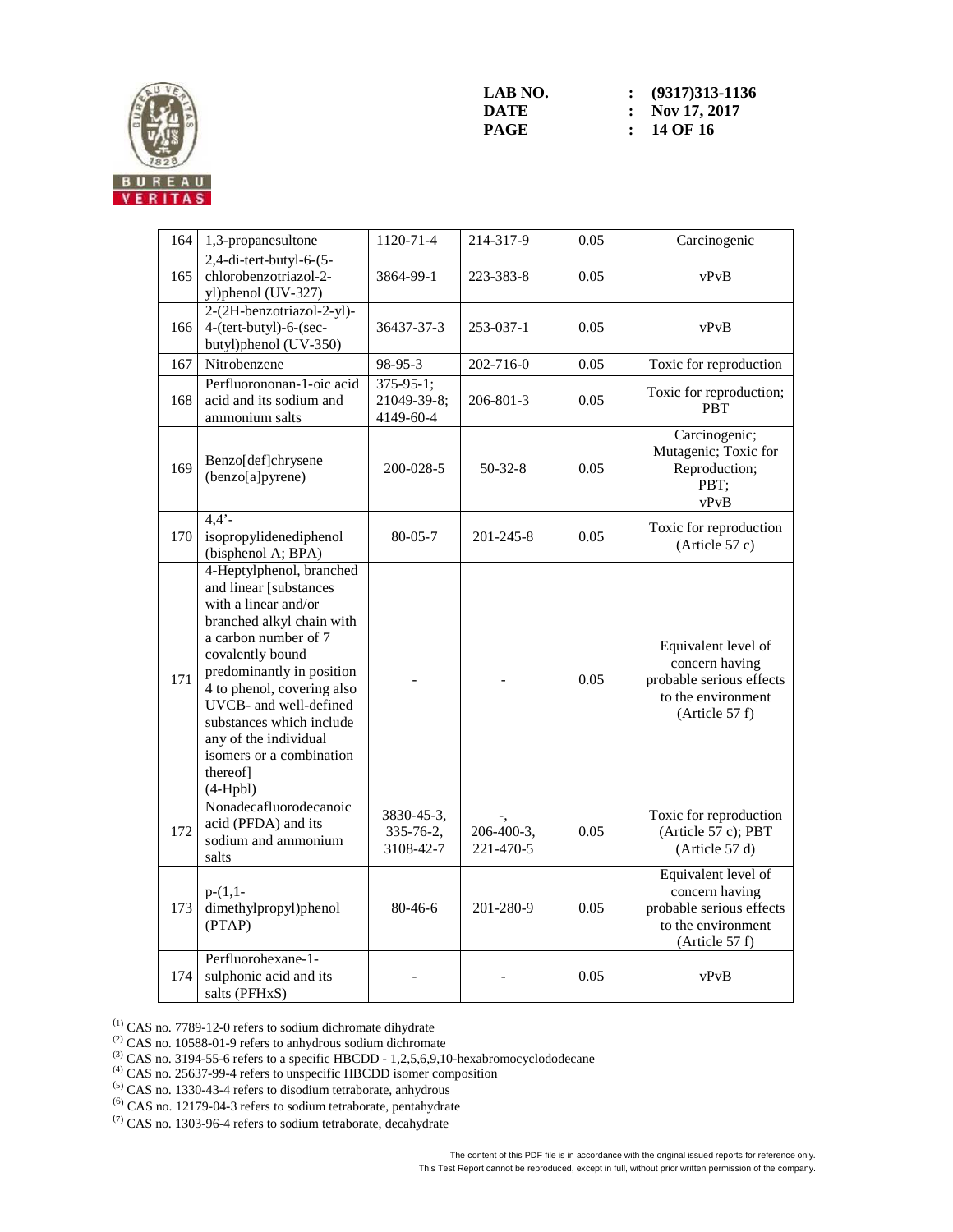

**LAB NO. : (9317)313-1136 DATE : Nov 17, 2017 PAGE : 15 OF 16** 

Method: Analysis is based on GC, LC, IC, ICP, with various detection techniques and UV.

Remark:

- 1. PBT = Persistent, bio accumulative and toxic as defined in Regulation (EC) No 1907/2006
- 2. vPvB = Very persistent and very bio accumulative as defined in Regulation (EC) No 1907/2006
- 3. ND = Not Detected
- 4. If the article contains a material type whose weight is <0.1% of the total article weight, this material type is ignored for testing.
- 5. \*Result is based on the heavy metal or inorganic element concentration. Due to the limit of the analytical technology available, any further investigation is not feasible. The client is strongly advised to review the chemical formulation to ascertain.
- 6. \*\*Result is identified by tributyltin (TBT). Due to the limit of the analytical technology available, any further investigation is not feasible. The client is strongly advised to review the chemical formulation to ascertain.
- 7. §TGIC (1,3,5-tris(oxiranylmethyl)-1,3,5-triazine-2,4,6(1H,3H,5H)-trione) and β-TGIC (1,3,5-tris[(2S and 2R)-2,3-epoxypropyl]-1,3,5-triazine-2,4,6-(1H,3H,5H)-trione) are reported as a mixture.
- 8. <sup>a</sup>Refer to Aluminosilicate, Refractory Ceramic Fibres fulfil the three following conditions: a) oxides of aluminium and silicon are the main components present (in the fibres) within variable concentration ranges b) fibres have a length weighted geometric mean diameter less two standard geometric errors of 6 or less micrometres (µm) c) alkaline oxide and alkali earth oxide (Na2O+K2O+CaO+MgO+BaO) content less or equal to 18% by weight.
- 9. <sup>b</sup>Refer to Zirconia Aluminosilicate, Refractory Ceramic Fibres fulfil the three following conditions: a) oxides of aluminium, silicon and zirconium are the main components present (in the fibres) within variable concentration ranges b) fibres have a length weighted geometric mean diameter less two standard geometric errors of 6 or less micrometres  $(\mu m)$ . c) alkaline oxide and alkali earth oxide (Na2O+K2O+CaO+MgO+BaO) content less or equal to 18% by weight.
- 10. <sup>+</sup> [1,2-Benzenedicarboxylic acid, dipentylester, branched and linear] is a mixture of phthalates contains DPP, DIPP and N-pentyl-isopentylphtalate.
- 11. <sup>≠</sup> PFOA and APFO are reported together. The result is based on PFOA concentration. Due to the limit of the analytical technology available, any further investigation is not feasible. The client is strongly advised to review the chemical formulation to ascertain.
- 12. ++[1,2-Benzenedicarboxylic acid, dihexyl ester, branched and linear] is a mixture of phthalates contains dihexyl phthalate.
- 13. doResult is based on the tin metal concentration, and further confirmation for checking DBT, DOTE & MOTE concentration.
- 14. If the article contains a material type whose weight is <0.1% of the total article weight, this material type is ignored for testing.